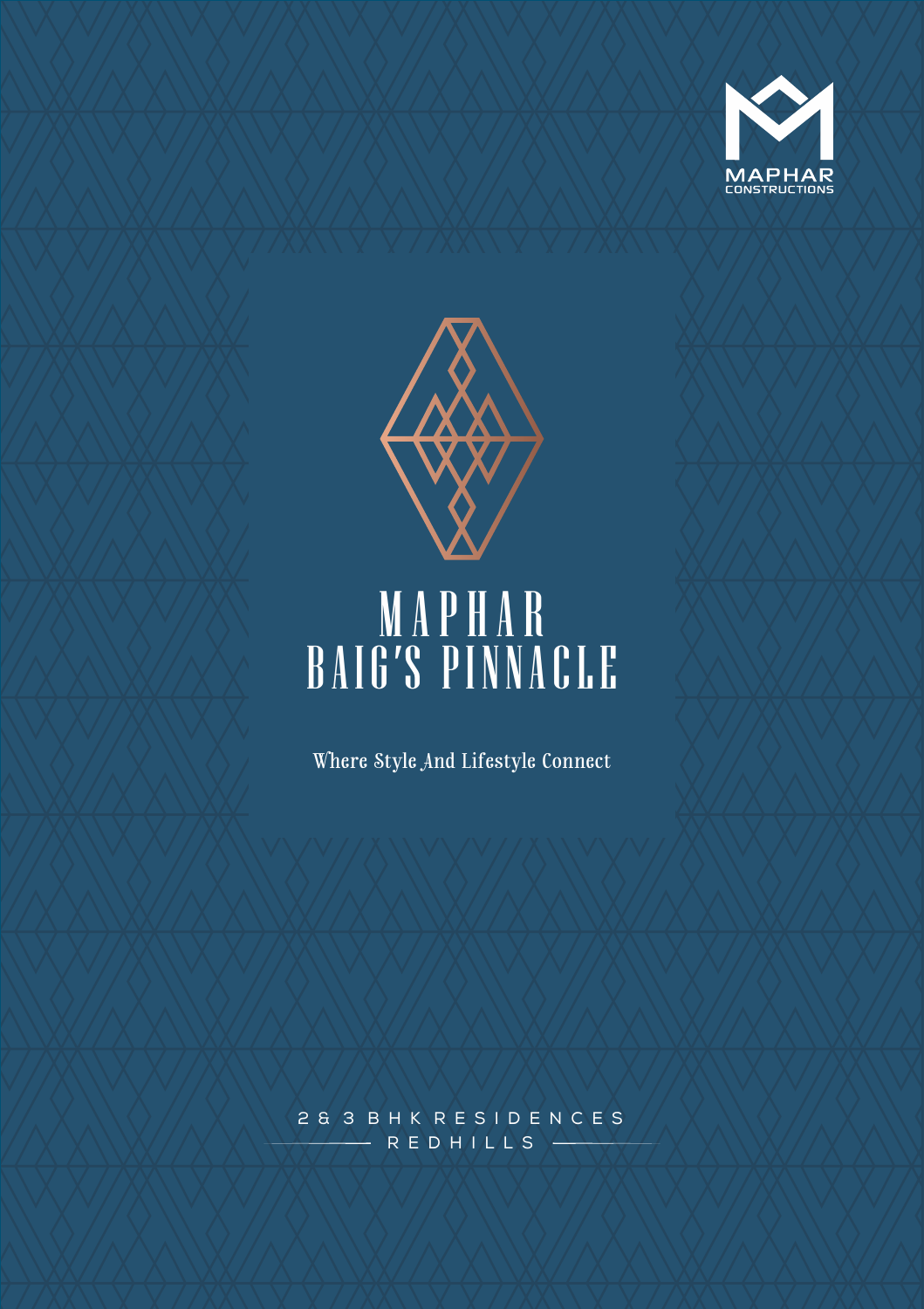

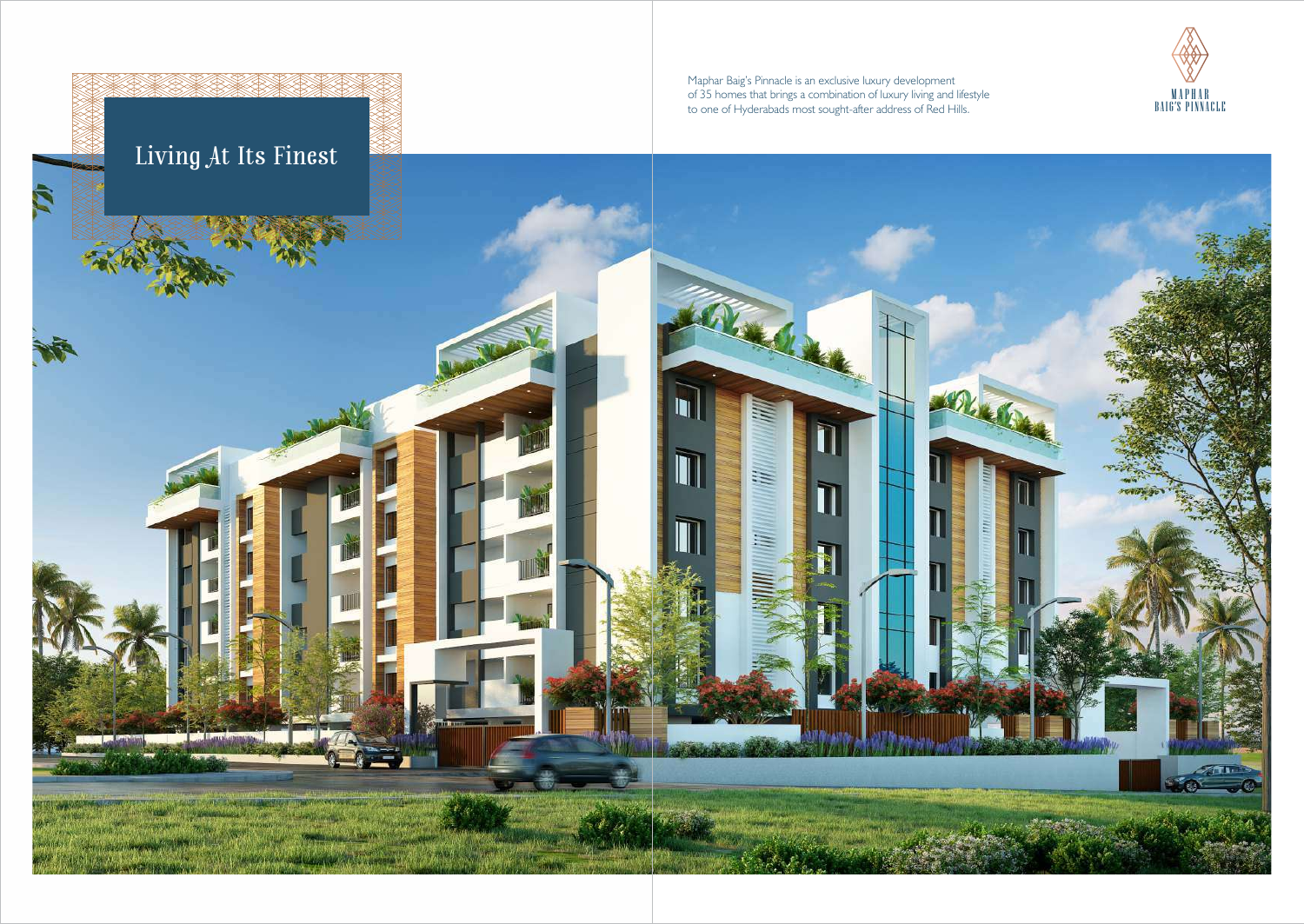$66$ 

99

A Masterpiece of Superb Lifestyle  $and\,{\rm Living} \,$   $\,$  We've created spectacular living spaces, allowing movement freely throughout your set of  $\,$ 







allowing movement freely throughout your home and inviting sunlight and breezes deep within.

This is luxury apartment living at its very finest with premium quality finishes and sophisticated design creating the perfect space to live, entertain or simply unwind.



## Highlights

Stilt + 5 Floors 35 Luxury Residences Modern 2 & 3 BHK Central Location Planned & Functional Layouts Modern Fixtures & Fittings Dedicated Parking Spaces CCTV Surveillance



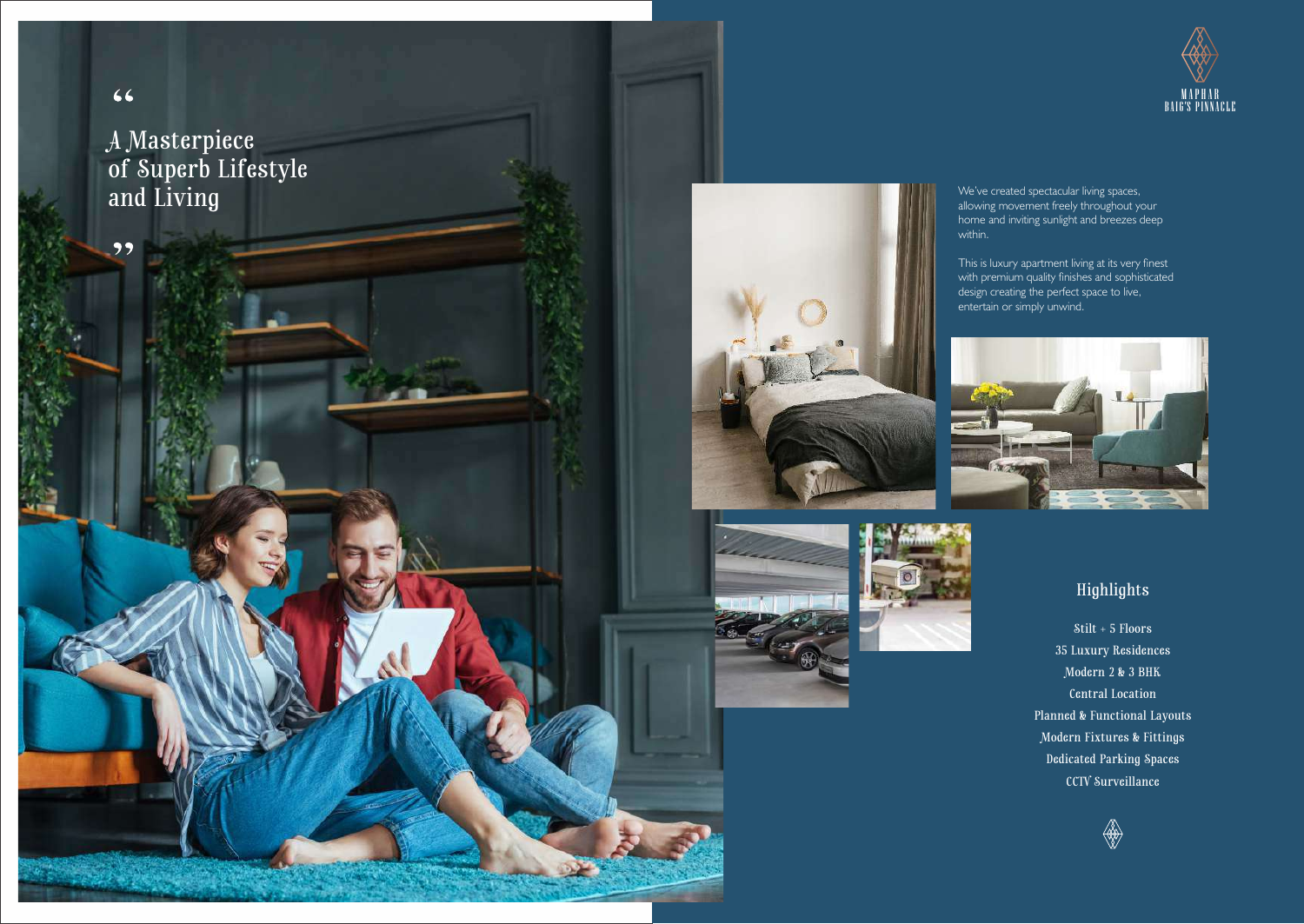Built in a central location thats minutes away from major schools, shopping, offices, Maphar Baig's Pinnacle is perfectly placed for you and your family.

Gachibowli **Financial Dist.** Intl. Airport **Hitec City** 30 Mins





2 Km



5 Km

*Assembly* **Tank Bund** Prasad Imax Railway Station









Hotel Golkonda Niloufer Hospital Mahavir Hosptial Lotus Hospital







#### ROAD -------------------------

 $\begin{minipage}{.4\linewidth} \textbf{Direction} \end{minipage}$ 

Typical Floor Plan